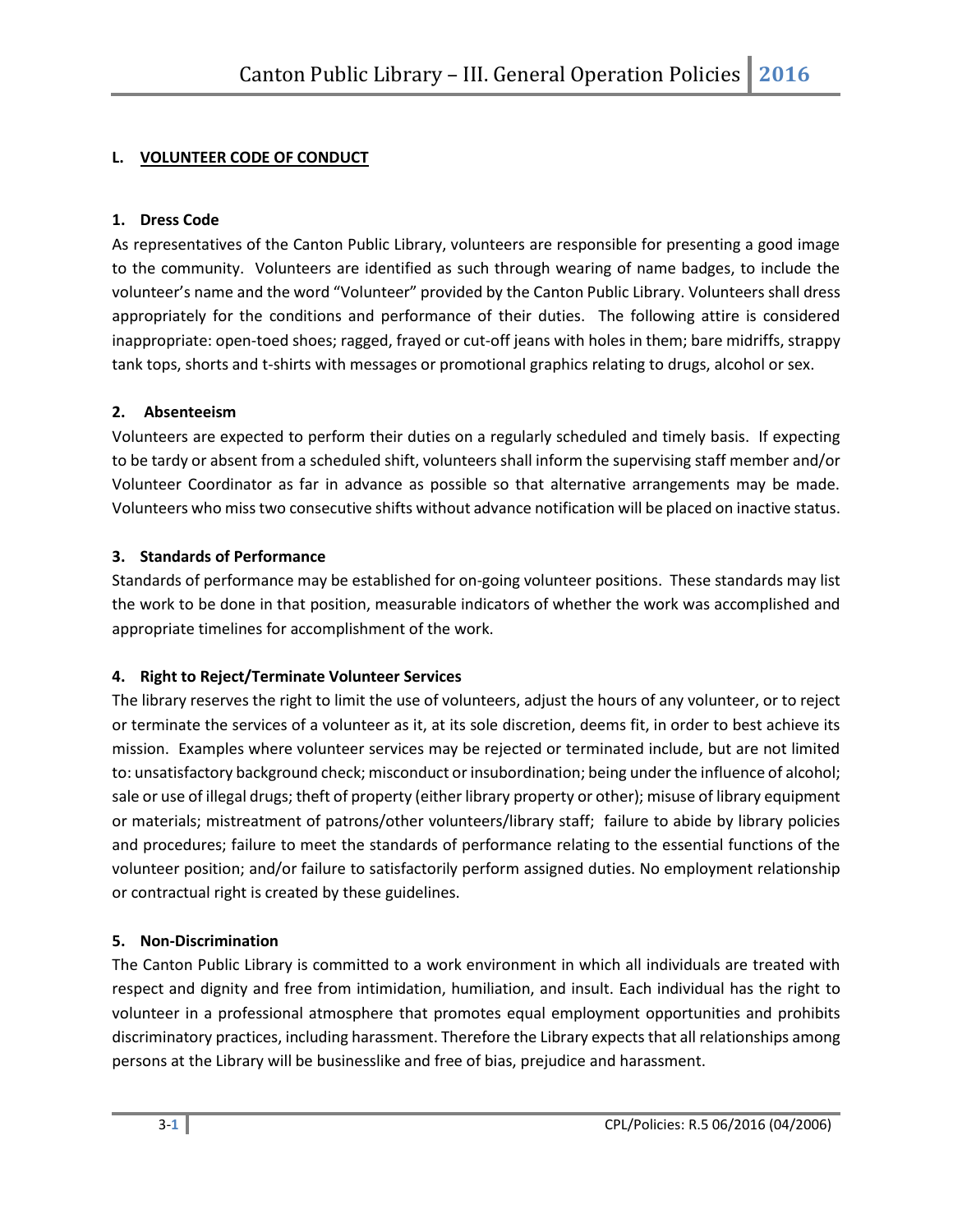The Library is an equal opportunity employer and prohibits discrimination on the basis of race, sex, color, age, religion, height, weight, national origin, marital or familial status, handicap, genetic information, or participation in the uniformed services, or any other characteristic protected under federal, state or local law. As part of the Library's policy of equal opportunity to volunteer, the Library prohibits illegal harassment, including by way of example, derogatory or objectionable conduct or comments, based upon any characteristic protected by applicable laws and does not condone illegal discrimination or harassment of our volunteers by their supervisors, employees, other volunteers or third parties on Library premises and over whom the Library has control. Conduct in violation of this policy will result in discipline, up to and including discharge, at the discretion of the Library.

## **6. Drug-free Workplace**

The Canton Public Library provides a drug-free, healthy and safe environment. While on library premises and while conducting library-related activities off CPL premises, a volunteer may not use, possess, distribute, sell or be under the influence of alcohol or illegal drugs.

The use of prescribed drugs is permitted during volunteer service only if it does not impair the volunteer's ability to perform the essential functions of the volunteer position safely and accurately. A volunteer must advise his or her supervisor if taking any prescription or over-the-counter drug which could adversely affect safety or performance.

# **7. Abuse-free Workplace**

The Canton Public Library strives to maintain a pleasant working environment for all of our volunteers free from intimidation, humiliation, and insult. Harassment on the basis of any characteristic protected under our Equal Employment Opportunity policy or by applicable laws will not be tolerated. Any actual or threatened acts of physical or mental abuse, sexual abuse, sexual molestation or sexual misconduct (harassment) in the workplace or at any activity sponsored by or related to the library is strictly prohibited. If you have any questions or concerns about this policy or concerns about the working environment, contact the Library Director.

## **8. Conflict of Interest**

A volunteer, acting in an official capacity, shall not take any action that would result in the volunteer's financial benefit. Volunteers cannot ask for or receive, directly or indirectly, any monies or gifts from library patrons, either for themselves or any member of their households or for the library or library programming. Volunteers may not promote a business to volunteers, patrons or staff during a volunteer shift.

## **9. Media**

While working in their volunteer capacity, volunteers are not to have contact with the media or its representatives with regard to library issues without first obtaining the approval of the Community Relations Department Head, the Library Director, or the Library Director's alternate designee. The media